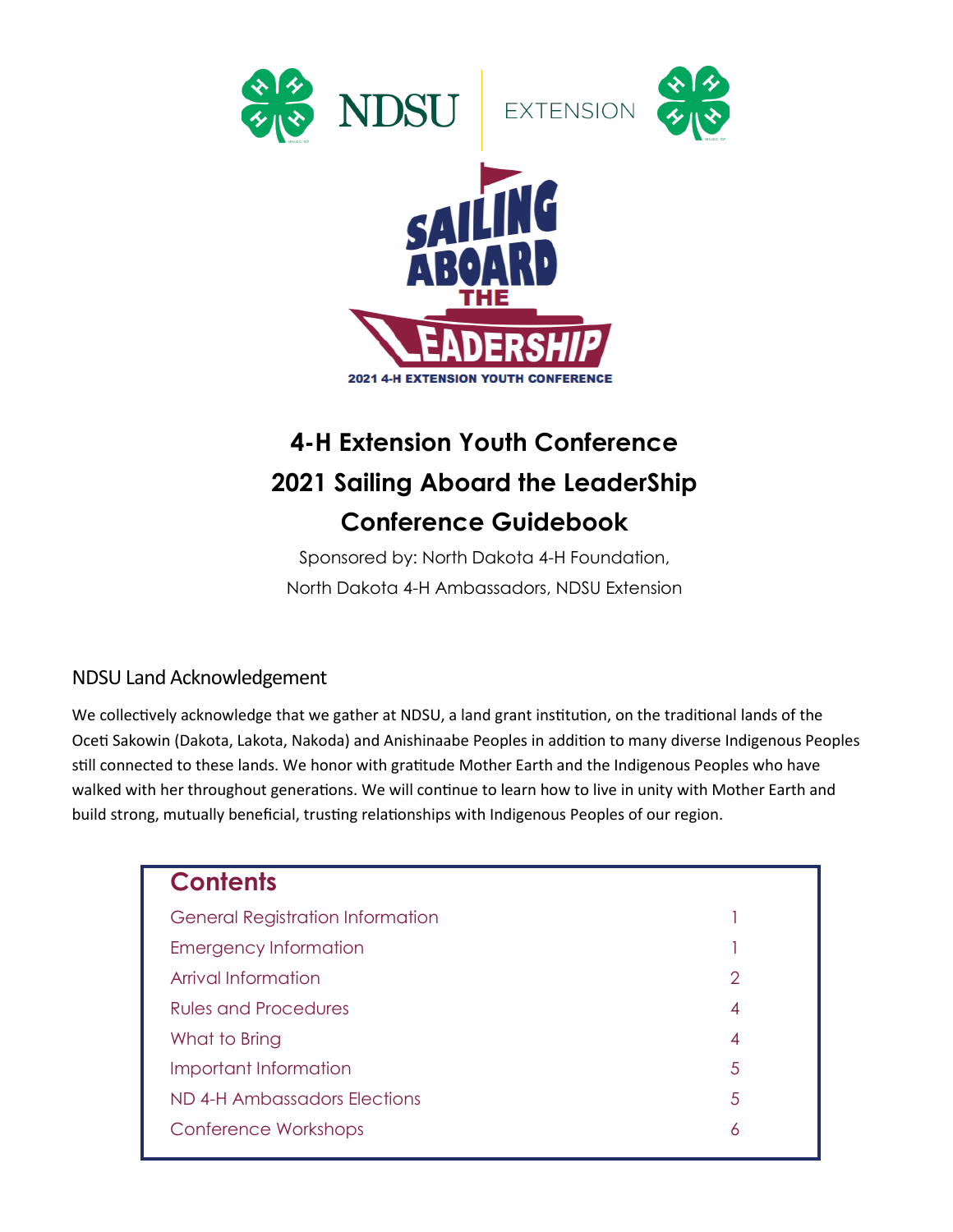# **General Registration Information**

The North Dakota Extension Youth Conference's (EYC) mission is to energize and empower North Dakota youth with the tools necessary to form partnerships among youth, volunteers, Extension staff and communities.

## **Objectives**

- Explore leadership skills and be able to apply these skills in their community
- Have the confidence and motivation to become a leader in their community
- Exchange ideas and form friendships with youth from diverse backgrounds
- Have exposure to the North Dakota 4-H Ambassador program

### **Costs**

The total cost for the 4-H Extension Youth Conference is \$250 per participant. This \$250 fee includes all meals from Monday evening through Thursday brunch, overnight housing

for Monday through Wednesday evening and a conference T-shirt. There will be a early bird discount and late registration fee. See our website for current information on this.

### **Registration**

Registration information can be found at [4-H](https://v2.4honline.com/#/user/sign-in)  [Online.](https://v2.4honline.com/#/user/sign-in) Registrations are due June 1, 2020.

### **New Ambassadors and Candidates**

New Ambassadors and Ambassador Candidates please register for the ambassador candidate preconference session on Monday, June 21 from 10:00 am – 2:00 pm.

## **Refund and Cancellation Policy**

Registrations are fully refundable until 4 p.m. (CDT) June 1, 2020. Any participants who cancels after June 4 or who do not attend the 4-H EYC will not be refunded any of their registration fee.

# **In Case of Emergency**

## **7:30 a.m. to 4 p.m.**

Center for 4-H Youth Development 701-231-7251

# **4 p.m. to 7:30 a.m.**

Sue Quamme 701-238-4824 Hannah Nordby 701-590-4071



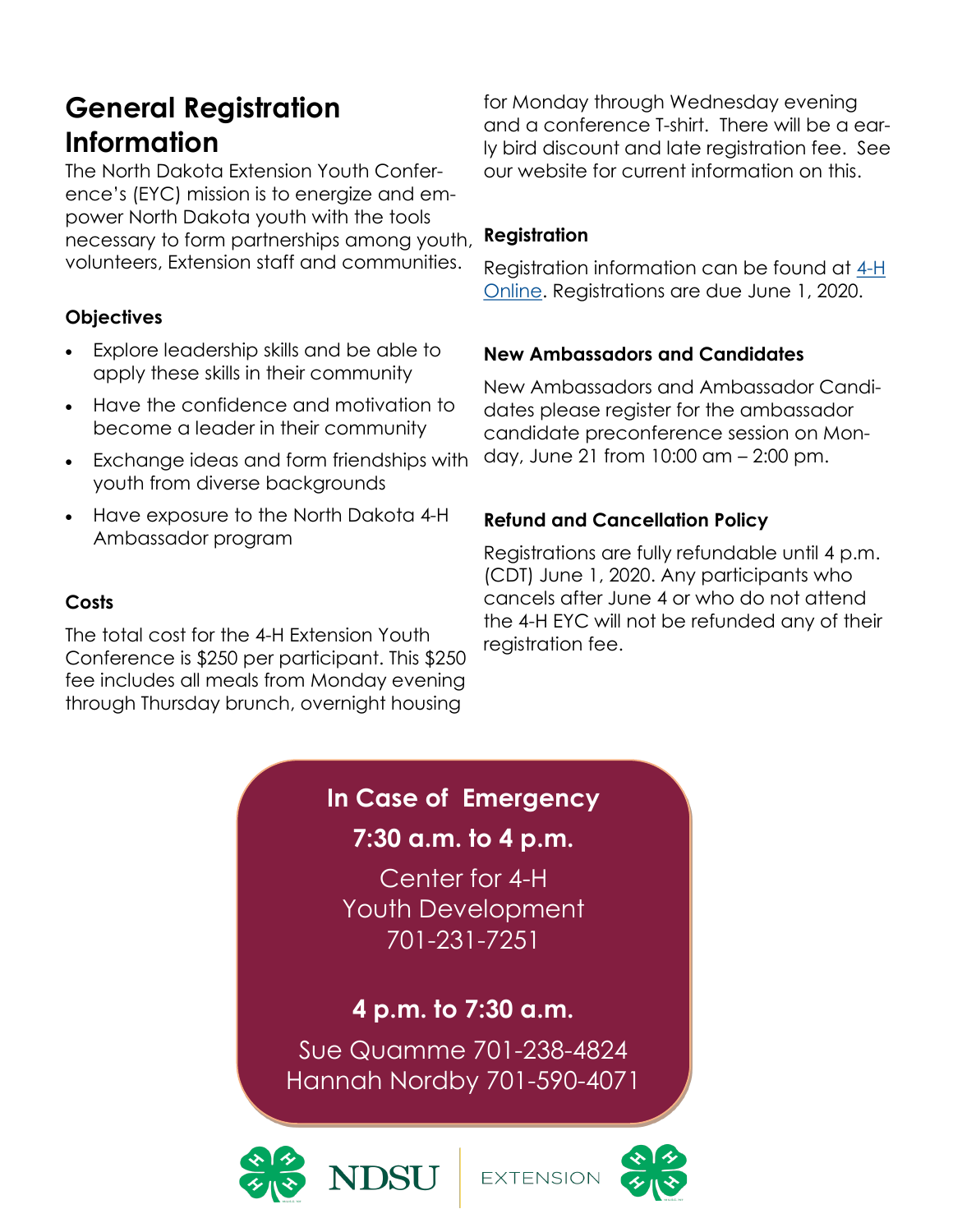# **Arrival Information**

### **When you arrive at NDSU**

1. Register for the conference in Churchill Hall.

2. Check in and receive your residence hall room assignment, conference T-shirt and more.

3. Turn in all car keys (if you drove to conference). Keys will be returned during checkout on Thursday. Delegates who drive their own vehicles to the conference are **not** allowed to use their vehicle during the week. Parking permits will be available for the week of the 4-H Extension Youth Conference.

- 4. Take your luggage to your assigned room and meet your roommates.
- 5. Check in if you are Communication Arts delegate.
- 6. **Let the fun begin**!

### **Housing and Check-in/Check-out**

You will be housed in Churchill Hall (1300 Centennial Blvd.) Check-in will be Monday, June 21, from 2 to 3 p.m. at Churchill Hall on the NDSU campus. Check-out is from 1 to 2 p.m. on Thursday, June 24 at Churchill Hall.

#### **Parking**

30 minute parking is available on Centennial Blvd. in front of Churchill Hall. Additional parking is available in the Memorial Union or the Visitor pay lots.

Please note that NDSU is highly patrolled and if you park illegally you will be ticketed. You can buy parking by the quarter hour. The rate is \$2/hour, which is considerably less expensive than a parking ticket.

Delegates driving themselves will be instructed where to park their car and keys will be collected until departure.

### **Room Keys**

If a room key is not turned in during checkout time on Thursday, June 24, a minimum \$50 key replacement fee will be billed to the person whose name was assigned to that key. That fee must be paid within 30 days of the date of the billing.

### **NOTE:**

Health facilities are available if you are ill or in an accident. The cost of treatment will be billed to you or your parents or guardian. Transportation will be available at all times.

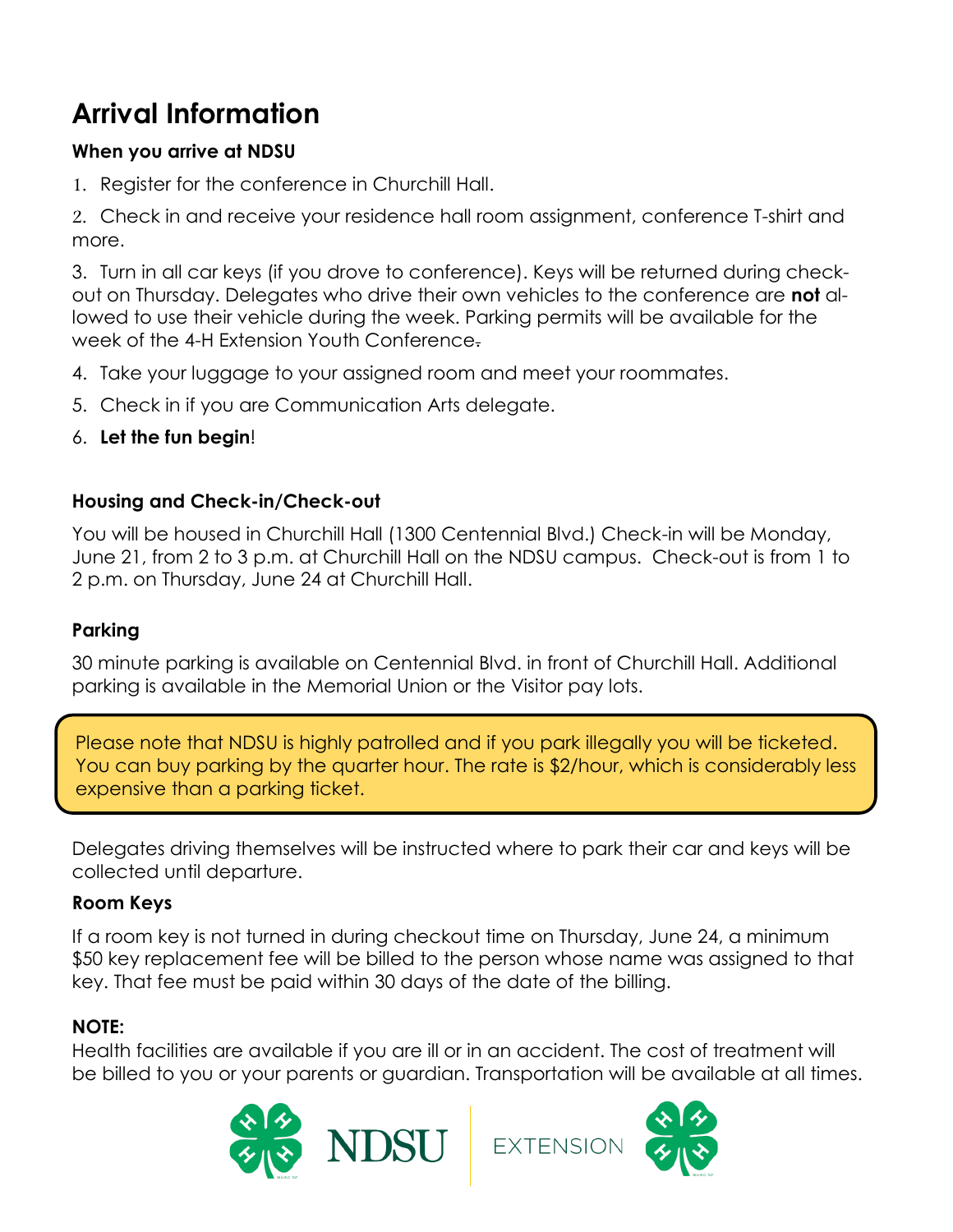# **Rules and Procedures**

A number of policies and procedures designed to ensure the safety and well-being of youth participants are outlined briefly below.

**Youth and Ambassador/Chaperon Groups** - All youth participants will be assigned to a specific group and led by 4-H ambassadors and/or adult chaperones. One chaperone/ ambassador will be assigned for every 10 youth.

**Conduct Policy** - 4-H Extension Youth Conference teaches responsibility, not as a burden, but as a way to increase participants' sense of connection and empowerment. You are expected to attend your assigned sessions and your attendance will be monitored. During the evenings, you may be able to choose from various activities. You are expected to stay on campus. You are expected to observe the designated curfew and be in your assigned room. Adult chaperones will do a bed check each night to account for each participant.

Federal law requires NDSU to inform faculty, staff, students, guests and other interested people concerning campus crime and safety issues. All campus guests are encouraged to review this information prior to visiting NDSU and take all necessary precautions to safeguard themselves and their property while experiencing our wonderful community and campus. To obtain this information, visit the website at [http://www.ndsu.edu/police\\_safety/](http://www.ndsu.edu/police_safety/public_health_and_safety/) [public\\_health\\_and\\_safety/](http://www.ndsu.edu/police_safety/public_health_and_safety/) contact the NDSU Police Department, NDSU Dept. 3001, P.O. Box 6050, Fargo, ND 58108-6050; or call 701-231-8998.

# **What to Bring**

You should bring luggage and other belongings you can carry in one trip. In other words, **pack light** (for example, one suitcase or two small bags).

**Leave All Valuables at Home:** The security of your possessions is your responsibility. We recommend labeling items. If you lose any personal items, you can check with the residence hall information desk or with any ambassadors.

### **Communication Arts Scholarship Winners:**

You **must** bring your winning presentation or will be asked to participate in a short take

### **You've Got Talent?**

Bring your music, instruments, magic, etc., if you would like to participate in the variety show!

# **Packing List:**

- Money for:
	- Meals to and from Fargo Snacks from the Herd Shop and vending machines
- Personal toiletry articles
- **•** Clothing for three days
	- Athletic apparel and tennis shoes for workshops and morning exercise
- Formal or semi-formal attire for the conference banquet and dance (Shirts with writing are not permitted.)
- Camera
- Insect repellant/sunscreen
- Extra blanket or pillow

**Provided:** pillows, sheets, blankets, two towels and one washcloth



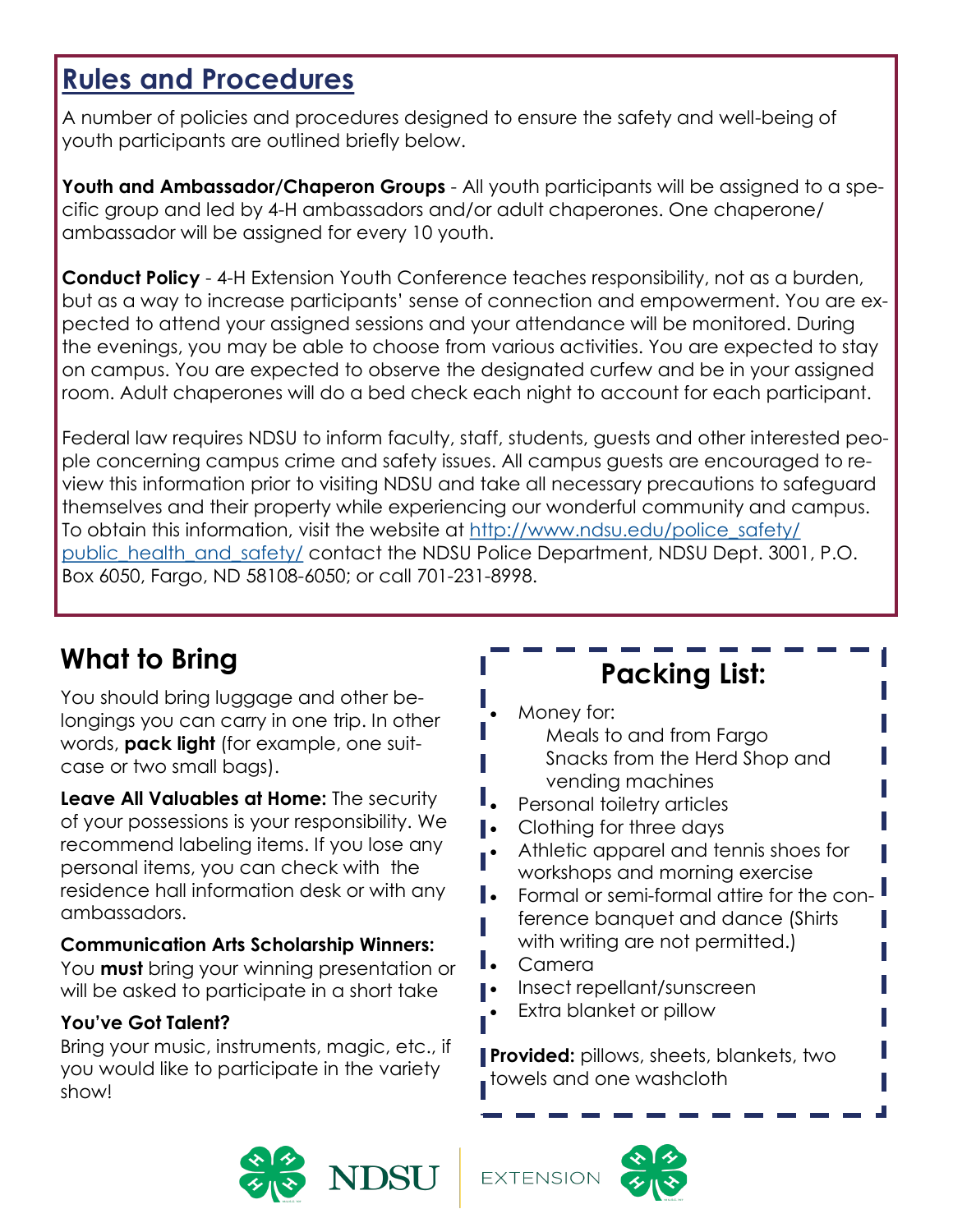# Important Information:

**Special Accommodations:** Accommodations for people with disabilities and/or requests for physical and/or medically prescribed dietary accommodations **may be requested by contacting the Center for 4-H Youth Development at 701-231-7251 by May 20, 2019**, to ensure sufficient time to make arrangements. Please indicate your specific accommodation.

#### **Off-campus Policy - Very important**

Delegates are **not** allowed to leave the NDSU campus during the conference unless they are on an official field trip or leave the conference early. Campus boundaries are established and enforced. A preapproved leave will be granted to delegates in situations such as 4-H obligations or medical treatments. To obtain this leave, a parent or guardian must complete the request via the online registration with a written statement providing an explana-

# ND 4-H Ambassador Elections

#### **ND 4-H Ambassador Elections**

Are you interested in providing leadership, helping others, and promoting 4-H and youth involvement in North Dakota?

Eligible 4-H members may apply for a North Dakota 4-H ambassador position. Applications, along with four references, must be submitted prior to the conference. Applicants will be involved in a series of judging events during EYC and be notified on Wednesday afternoon if they have been accepted into the program. Applications and more info can be found on the [ND 4-H Am](https://www.ndsu.edu/4h/parents/programs_events/overnight_tripscamps/extension_youth_conference/)[bassador](https://www.ndsu.edu/4h/parents/programs_events/overnight_tripscamps/extension_youth_conference/) website. If you are excepted you are invited to attend our Ambassador meeting held after the conference on Thursday, June 24 at 3 p.m. until 6 or 7 pm. Rides and overnight accommodations may be able to be arranged.

#### **Ambassador Candidate Pre-conference Workshop**

Ambassador candidate workshops will be held as a preconference activity. This is held on the NDSU campus on Monday, June 21, from 10 a.m. to 2 p.m. CST

#### **Who should attend?**

Any new ambassador candidate who is running during EYC and any new ambassadors elected in the past year that has not already attended.

#### **What if I can't attend? Can I still run?**

We would like to see you make an attempt to attend this preconference, but if you can't, you may take the sessions at a later date. Not attending will not affect your status as a candidate. Of course, attending the election process still is required.

#### **What if I need to come the day before?**

If you need to come the night before, housing on the NDSU campus can be provided for you at no additional cost.